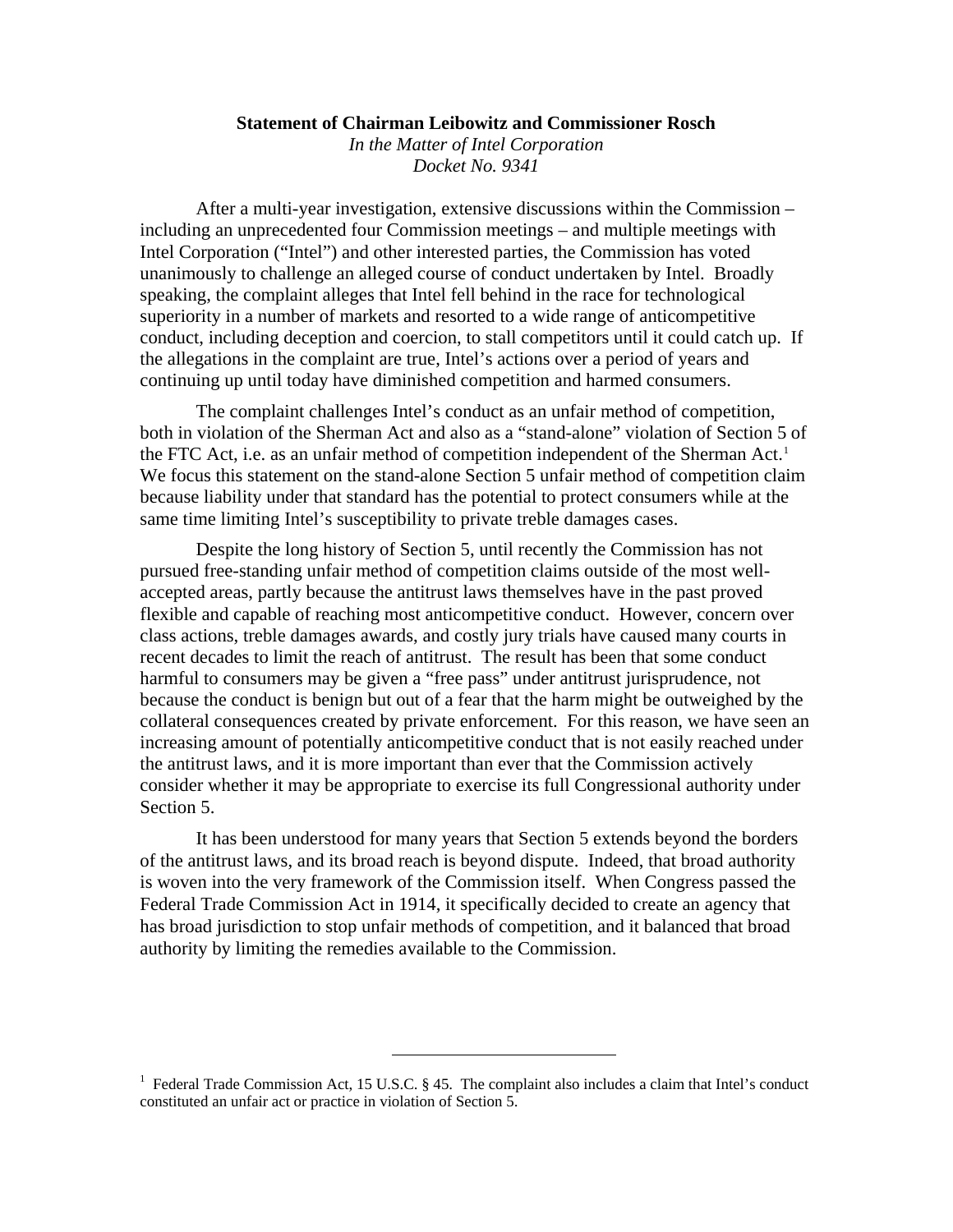Congress enacted Section 5 in light of court decisions whose reach had limited the effectiveness of the Sherman Act in contravention of Congressional intent.<sup>[2](#page-1-0)</sup> Thus, Section 5 was clearly a Congressional effort to bolster enforcement and provide protection for competition and consumers beyond the parameters of the Sherman Act. In fact, the Court's *Sperry & Hutchinson* holding regarding the broad sweep of Section 5 authority was based in part on the clear legislative history of the statute. *FTC v. Sperry & Hutchinson Co.*, 405 U.S. 233, 239-44 (1972).For example, Senator Cummins, one of the bill's main proponents, was asked on the Senate floor "why, if unfair competition is in restraint of trade, [are we] attempting to add statute to statute and give a further remedy for the violation of the [Sherman Act]?" Senator Cummins replied that the concept of "unfair competition" seeks:

to go further [than "restraints of trade"] and make some things offenses that are not now condemned by the antitrust law. That is the only purpose of Section 5 – to make some things punishable, to prevent some things, that can not [sic] be punished or prevented under the antitrust law. $3$ 

Echoing this point, he later described Section 5 as a new substantive law that would involve the Commission in activities beyond the enforcement of antitrust law. $4$  Many other legislators similarly expressed their intent and understanding that Section 5 would extend beyond the Sherman Act. *See, e.g.,* 51 CONG. REC. 14,333 (1914) (statement of Sen. Kenyon, remarking that the proposed federal trade commission "can take hold of matters that not in themselves are sufficient to amount to a monopoly or to amount to restrain [sic] of trade"); 51 CONG. REC. 14,329 (1914) (statement of Sen. Nelson, stating that the FTC Act "can be used in a lot of cases where there is no trust or monopoly"); 51 CONG. REC. 12,135 (1914) (statement of Sen. Newlands, observing that although "[a]ll agree that while the Sherman law is the foundation stone of our policy on [appropriate business conduct], additional legislation is necessary").

Of course, even though the Commission has broad authority under Section 5, the Commission is well aware of its duty to enforce Section 5 responsibly. We take seriously our mandate to find a violation of Section 5 only when it is proven that the conduct at issue has not only been unfair to rivals in the market but, more important, is likely to harm consumers, taking into account any efficiency justifications for the conduct in question. Section 5 is clearly broader than the antitrust laws, but it is not without boundaries, and the Commission will clearly describe and stay within those boundaries if this case comes before it to review.

Finally, the Commission recognizes that lengthy trials create uncertainty in the marketplace, and that this uncertainty has the potential to be particularly disruptive given the rapid pace of innovation in high-technology markets. In addition, Intel itself has a

<span id="page-1-0"></span>**<sup>2</sup>** *See generally, Rambus, Inc.,* Dkt. No. 9302, slip op. at 2-5 (Aug. 2, 2006) (concurring statement of then Commissioner Leibowitz), *available at* 

http://www.ftc.gov/os/adjpro/d9302/060802rambusconcurringopinionofcommissionerleibowitz.pdf

<span id="page-1-1"></span><sup>3</sup> 51 CONG. REC. 12,454 (1914) (statement of Sen. Cummins).

<span id="page-1-2"></span><sup>&</sup>lt;sup>4</sup> *Id.* at 12,613 (statement of Sen. Cummins).